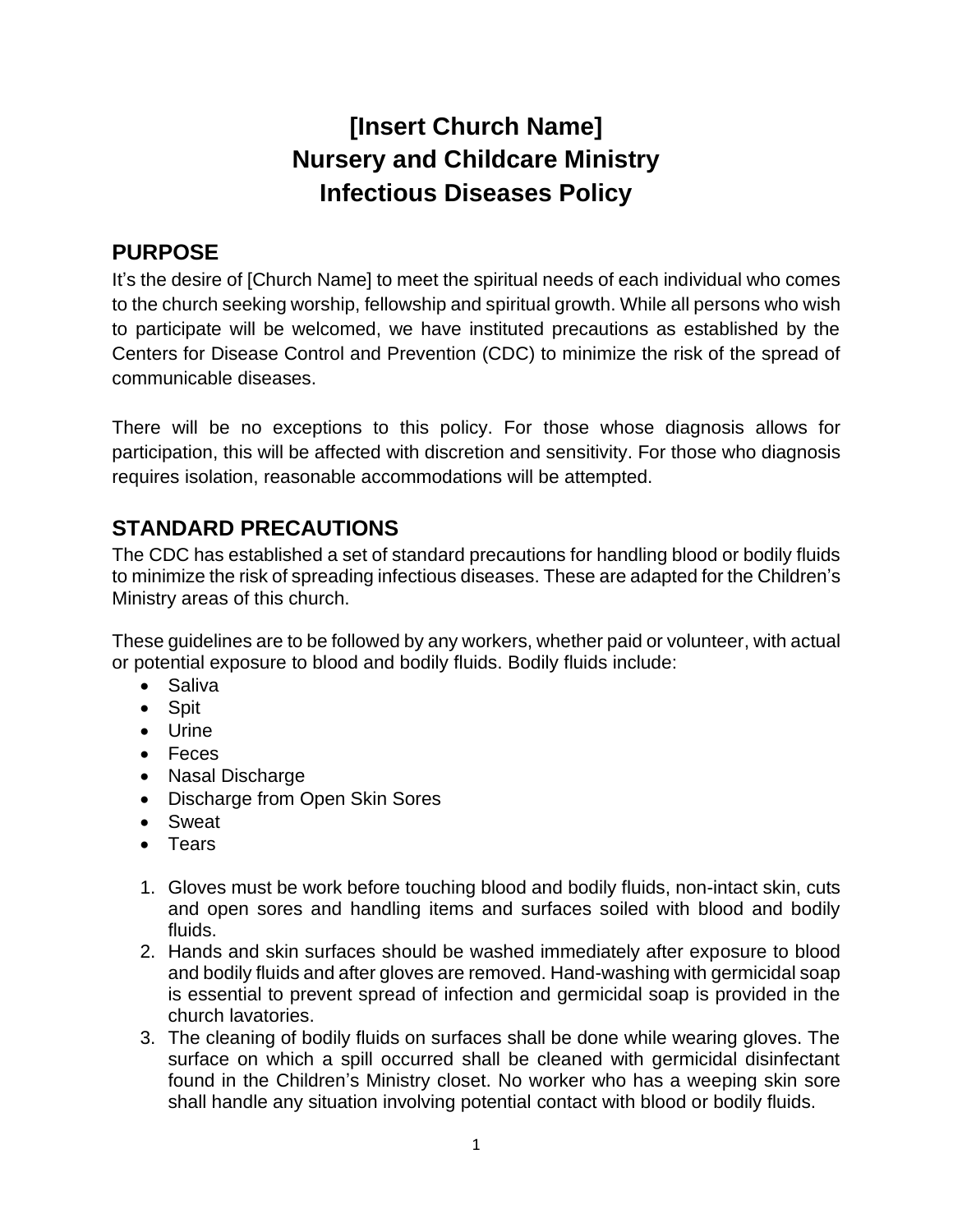- 4. All contaminated cleanup materials, including gloves, shall be disposed of in sealed plastic trash bags placed in a larger trash bag out of reach of children.
- 5. All wounds on workers or children that have not formed a scab must be covered.
- 6. Toys obviously soiled by saliva should be washed in a germicidal solution after each use. All toys used by children should ideally be cleaned at the end of the group usage (for example, nursery toys should be cleaned after each worship service.)
- 7. Toileting children with poor hygiene should be done by an adult who is wearing gloves. Gloves should be disposed of immediately in a covered container.

#### **CHURCH PRECAUTIONS**

In addition to the standard precautions, [Church Name] has instituted the following precautionary measures:

- 1. Children with uncovered weeping sores or aggressive biting behaviors will be returned to their parents or guardians.
- 2. Adult caregivers with open sores on their hands shall wear protective latex gloves.
- 3. Adult caregivers shall wear gloves when exposed to bodily fluids and follow standard precautions as established.
- 4. Items soiled by bodily fluids shall be placed in sealed plastic bags.
- 5. Signs will be posted stating the policy regarding children who show signs of illness.
- 6. All individuals involved in food preparation and service will begin by thoroughly washing their hands. Food preparers and servers will use disposable gloves.
- 7. Children's Ministry workers who have contagious illnesses or potentially contagious illnesses should refrain from working.

#### **ATTENDANCE**

Parents will be encouraged to voluntarily notify the church if their child has a chronic communicable disease. A decision on attendance shall be based on the following factors:

- 1. The risk of transmission of the disease to others.
- 2. The health risk to the particular individual.
- 3. The ability to make reasonable accommodations to reduce health risks to the person or others. This decision will be made based on the best medica/public health information available at the time. A summary of the person's health problems and care received, as well as his or her physician's recommendations, must be released to the church to assist in the attendance decision. The church staff, as needed on a case-by-case basis, will seek appropriate medical/public health/legal consultation, including making contact with the individual's personal physician. Medical records may be requested if needed.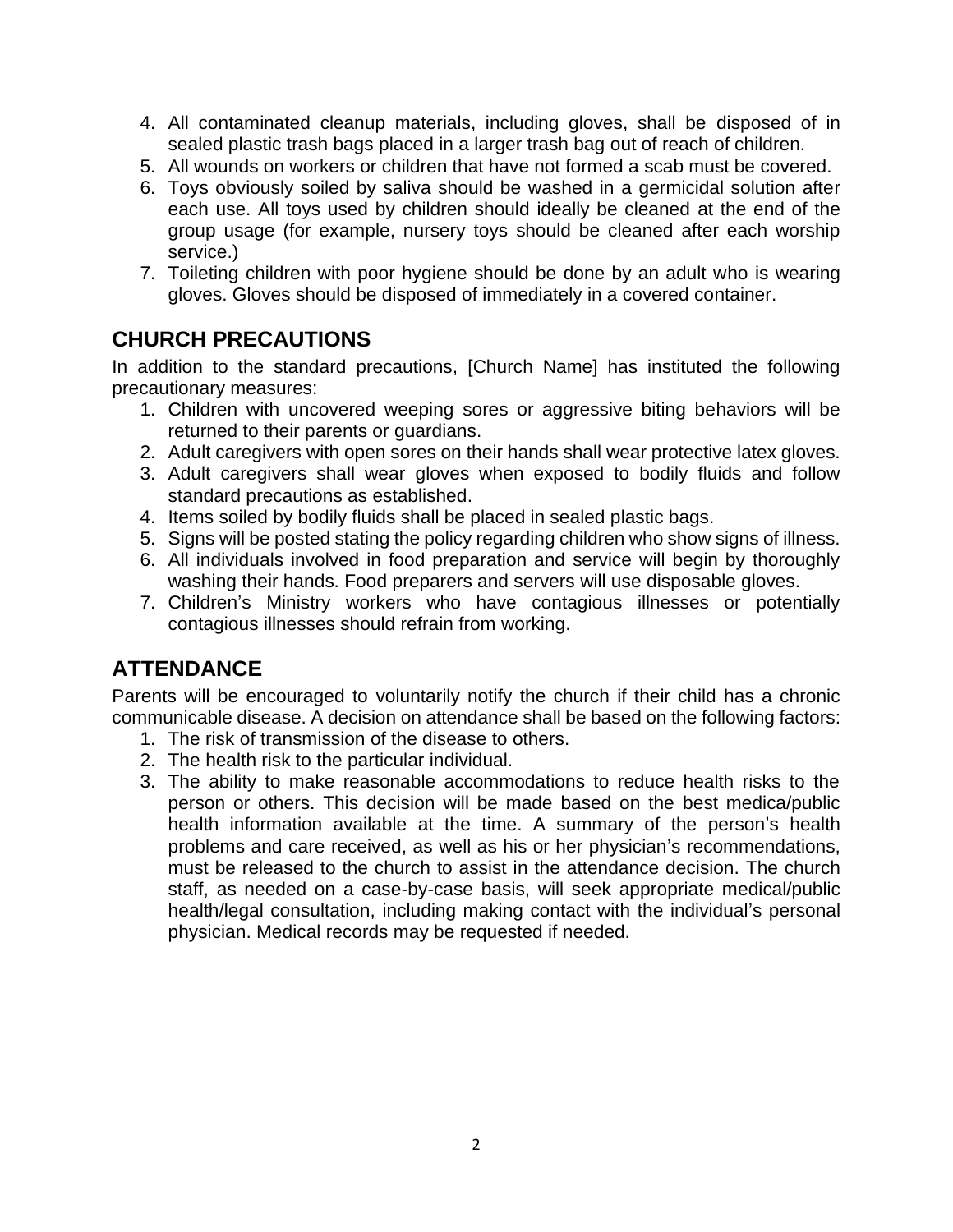#### **PRIVACY**

The church is sensitive to the privacy interests of the children and their parents. The church will share health information about a child with the Children's Ministry workers and church staff on a "need to know" basis. The church will also comply with any federal, state or local law that requires reporting of health information to regulatory authorities and will otherwise release information as required by law.

### **LOGISTICS**

1. Signs will be posted in the nursery and preschool classrooms to guide the Children's Ministry workers, parents, and guardians regarding children who show signs of illness. The wording of the signs will read:

#### **Parents:**

Children's Ministry workers consider the well-being of your child a sacred trust. In the best interest of children and workers, we request that individuals with contagious illnesses or potentially contagious illnesses, whether they are children or ministry workers, refrain from participating in the Children's Ministry area at the church.

#### *Symptoms include:*

- Fever above 100 degrees taken orally (must be normal for 24 hours before participating)
- Discharge from ears or eyes
- Skin lesions that blister
- Undiagnosed rashes
- Vomiting or diarrhea lasting several hours during the past 24 hours.
- Excessive signs of cold, tiredness, sore throat, running nose, sneezing or coughing – any highly contagious disease such as chicken pox or pink eye
- 2. Children's Ministry workers, paid staff, maintenance workers, and volunteers will be educated on disease-control measurers and shall use them routinely, especially when handling blood or bodily fluids.
- 3. A location will be designated for materials related to cleanup of blood or bodily fluids and will include:
	- a. First Aid Kit
	- b. First Response Kit
	- c. Caution Sign or Cone
- 4. Additional supplies will be made available throughout the building, including: plastic trash bags, twist-ties, covered trash cans, latex gloves, changing table covers, toilet-seat covers and other supplies.